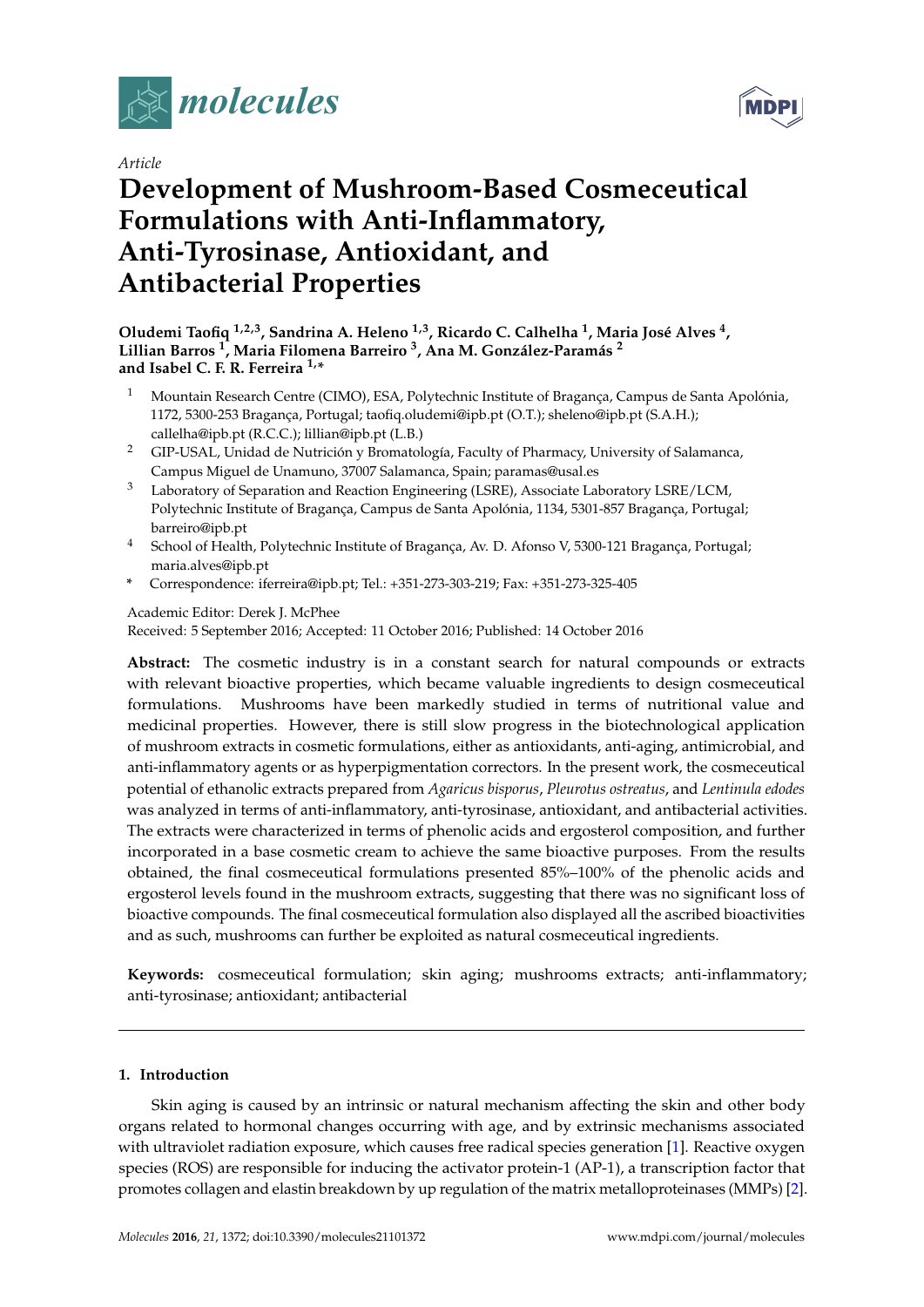This environmental stress generated from ROS and reactive nitrogen species (RNS), combined with increased secretion of inflammatory mediators and enzyme expression (e.g., collagenase and elastase), causes inflammation and decreases the tensile strength and elasticity of the skin [\[3\]](#page-9-2). Also in the antimicrobial domain, the incidence of skin and soft tissue infections is growing as a consequence of increasing bacteria resistance to drugs in a wide clinical spectrum [\[4\]](#page-9-3).

Natural ingredients for skin care are becoming popular due to their protective and defensive role against generation of free radicals and reduced production of oxidative enzymes, such as inducible nitric oxide synthase (iNOS) associated with inflammation and inflammatory diseases; collagenase and elastase that usually cause degradation of the extracellular matrix of the skin; and tyrosinase, the enzyme that catalyzes the most important step in melanin biosynthesis [\[5\]](#page-9-4). Thus, an increasing interest in finding natural sources able to inhibit these enzymes, and using them as potential cosmetic ingredients in the design of creams or lotions for topical application is an interesting topic [\[6\]](#page-9-5).

Cosmeceutical formulations containing bioactive ingredients—such as phytonutrients, microbial metabolites, dairy products, minerals, and animal proteins—displaying medical-drug like benefits able to improve the structure, function, and appearance of the skin, are becoming more and more appellative solutions [\[7\]](#page-10-0).

Particularly, mushrooms, which are recognized as nutritionally important foods and reported as having important medicinal benefits, are slowly finding their way into the cosmetic industry in cosmeceutical applications, either as creams, lotions, or ointments [\[7\]](#page-10-0). *Agaricus bisporus* (J.E.Lange) Imbach, *Lentinula edodes* (Berk.) Pegler, and *Pleurotus* species are the most cultivated mushrooms worldwide, with a commercial production projected to increase significantly in the coming years [\[8\]](#page-10-1). *A. bisporus* has been known to show medicinal potential related with antitumor, antimicrobial, immunomodulatory, anti-inflammatory, and antioxidant properties [\[9\]](#page-10-2). *L. edodes,* popularly known as "shiitake", has been reported to halve the proliferation of tumor cells and to strengthen the immune system [\[10\]](#page-10-3). This mushroom has several bioactive compounds such as L-ergothioneine and lentinan known to exert strong antioxidant [\[11](#page-10-4)[,12\]](#page-10-5) and anti-inflammatory [\[13\]](#page-10-6) activities, respectively. *Pleurotus ostreatus* (Jacq. ex Fr.) P. Kumm., has also attracted attention due to its content in polysaccharides, proteins, organic acids, vitamins, and minerals [\[14\]](#page-10-7), being reported as having anti-inflammatory [\[15\]](#page-10-8), antioxidant [\[16\]](#page-10-9), immunomodulatory, antimicrobial, and antitumor effects [\[17\]](#page-10-10). All these aforementioned medicinal properties of mushroom extracts and related bioactive constituents, reinforce the interest in these natural matrices for cosmetic applications.

Some mushroom-based cosmetics can be found in the market; examples include *Aveeno Positively Ageless*, which contains shitake (*L. edodes*) extract [\(www.aveeno.com\)](www.aveeno.com) used to improve skin's health; *Sekkisei Cream* containing *Cordyceps sinensis* (Berk.) Sacc., extract [\(www.coracosmetics.com\)](www.coracosmetics.com), used to strengthen skin's natural defense system and to suppress melanin production, thereby correcting hyperpigmentation; *Embellir Refresh Massage* that contains *Ganoderma lucidum* (Curtis) P. Karst extract [\(www.menard-cosmetic.com\)](www.menard-cosmetic.com) used as a cleansing and massage cream and also as an efficient anti-aging skin care product.

The present study aimed to evaluate the cosmeceutical potential of *A. bisporus*, *L. edodes*, and *P. ostreatus* ethanolic extracts through the assessment of their anti-inflammatory, anti-bacterial, antioxidant, and anti-tyrosinase activities, and further incorporation in a cosmetic base cream. The bioactive properties of the final formulations were confirmed and related with the chemical ingredients present in the extracts, namely with phenolic acids and ergosterol.

# **2. Results and Discussion**

## *2.1. Chemical Characterization of the Mushroom Ethanolic Extracts*

The chemical composition of the mushroom extracts is presented in Table [1.](#page-4-0) *P. ostreatus* showed the highest content in phenolic acids and cinnamic acid (related compound), followed by *L. edodes* and, finally, *A. bisporus.* The highest content in *P. ostreatus* is due to the contribution of cinnamic and *p*-hydroxybenzoic acids, found in much higher amounts in this species, followed by *p*-coumaric acid.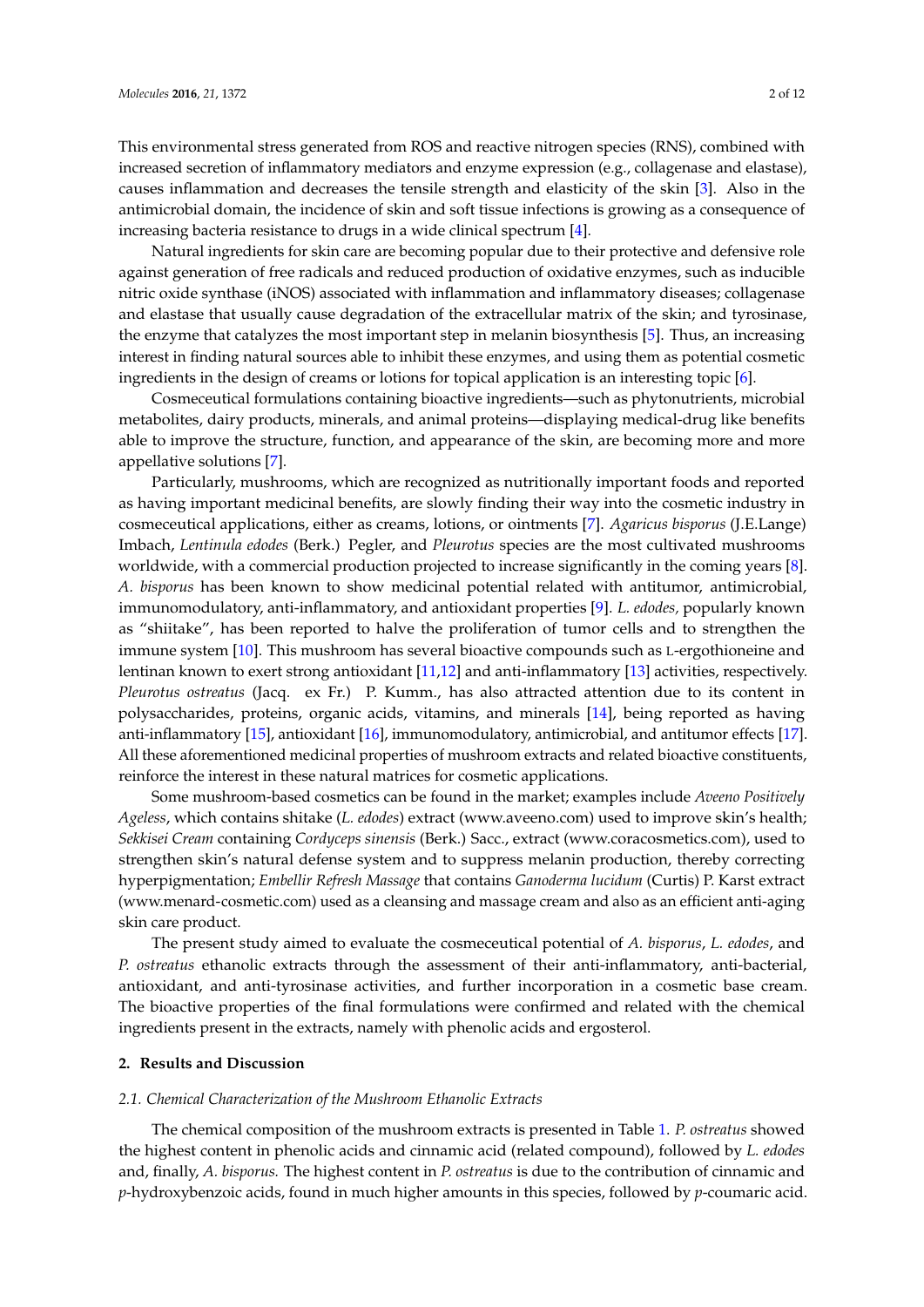Protocatechuic acid was only identified in *L. edodes*, while *A. bisporus* only revealed the presence of cinnamic acid.

The results are consistent with the ones published by Taofiq et al. [\[15\]](#page-10-8) that reported the presence of all those three phenolic acids in *P. ostreatus* ethanolic extract obtained by maceration and only cinnamic acid in *A. bisporus*. Carneiro et al. [\[18\]](#page-10-11) described the presence of vanillic and *p*-coumaric acids in methanol/water (80:20, *v/v*) extract of *L. edodes* from Brazil. The differences between the used extraction procedures and mushroom origin can justify the dissimilarity observed in the achieved phenolic acids profile.

In the present study, the magnitude of the ergosterol content was: *P. ostreatus* > *A. bisporus* > *L. edodes*, even though Barreira et al. [\[19\]](#page-10-12) reported a different order—namely, *A. bisporus* > *L. edodes* > *P. ostreatus*—but these authors used Soxhlet extraction with a different solvent (*n*-hexane).

## *2.2. Bioactive Properties of the Mushroom Ethanolic Extracts*

#### 2.2.1. Anti-Inflammatory Activity

The anti-inflammatory effects of the ethanolic extracts were assessed upon stimulation of RAW 264.7 macrophages with lipopolysaccharide for the production of the inflammatory mediator (NO). The most efficient species were *A. bisporus* and *L. edodes*, presenting the lowest EC<sub>50</sub> values, followed by *P. ostreatus* (Table [2\)](#page-4-1). The high activity exhibited by *L. edodes* extract may be related with its high content of protocatechuic acid, but without discarding the presence of other metabolites from different chemical classes such as terpenes, polysaccharides, and lipid metabolites that have also been reported as important contributors to the anti-inflammatory activity of mushroom extracts. The base cream was evaluated for anti-inflammatory activity and up to 800 µg/mL, the base cream did not display activity.

The anti-inflammatory potential of different mushroom extracts has been described and related to its capacity to inhibit specific steps in the pathway leading to nuclear factor kappa B (NF-κB) release [\[20\]](#page-10-13). Taofiq et al. [\[15\]](#page-10-8) reported that *P. ostreatus* ethanolic extract had a better anti-inflammatory activity than *A. bisporus* but using a different extraction methodology (maceration).

#### 2.2.2. Anti-Tyrosinase Activity

*A. bisporus* displayed the highest anti-tyrosinase activity among the studied mushroom species (Table [2\)](#page-4-1). *P. ostreatus* and *L. edodes* exhibited very similar activities. Alam et al. [\[21\]](#page-10-14) reported that the methanolic extract of *P. ostreatus*, at 0.125–1 mg/mL, significantly inhibited tyrosinase activity up to 11.36%–59.56%. To the author's best knowledge, there are no reports on the anti-tyrosinase activity of *A. bisporus*; nevertheless, Miyake et al. [\[22\]](#page-10-15) described that 2-amino-3*H*-phenoxazin-3-one, a phenolic compound isolated from the fruiting body of this mushroom species, at  $0.5 \mu M$ , significantly inhibited tyrosinase activity up to 80%. Also, Yoon et al. [\[23\]](#page-10-16) described that the methanolic extract of *L. edodes* at 0.125–1 mg/mL, significantly inhibited tyrosinase activity by 15.12%–54.61%. The base cream was evaluated for anti-tyrosinase activity and, up to 2 mg/mL, the base cream did not inhibit tyrosinase enzyme.

Phenolic compounds have been reported to be responsible for the anti-tyrosinase activity of mushroom extracts, but Yan et al. [\[24\]](#page-10-17) also isolated two steroidal triterpenes (betulin and trametenolic acid) from *Inonotus obliquus* (Ach. ex Pers.) Pilát and described their anti-tyrosinase activity. Betulin significantly inhibited tyrosinase activity with an  $IC_{50}$  of 5.13  $\mu$ M, being even stronger than kojic acid (6.43  $\mu$ M) used as control, while trametenolic acid had an IC<sub>50</sub> of 7.25  $\mu$ M. The activity displayed by the studied mushroom extracts were related with the identified phenolic acids and ergosterol.

Tyrosinase is the rate-limiting enzyme in the melanin biosynthesis pathway where it converts tyrosine to dihydroxyphenylalanine (DOPA) and further oxidizes DOPA to dopaquinone [\[25\]](#page-11-0). Several factors such as exposure to UV radiation and release of  $\alpha$ -melanocyte-stimulating hormone trigger over-secretion of melanin from melanocytes causes hyperpigmentation [\[26\]](#page-11-1). Finding inhibitors of tyrosinase from natural sources is a topic of research interest and the studied mushroom extracts can be considered good candidates.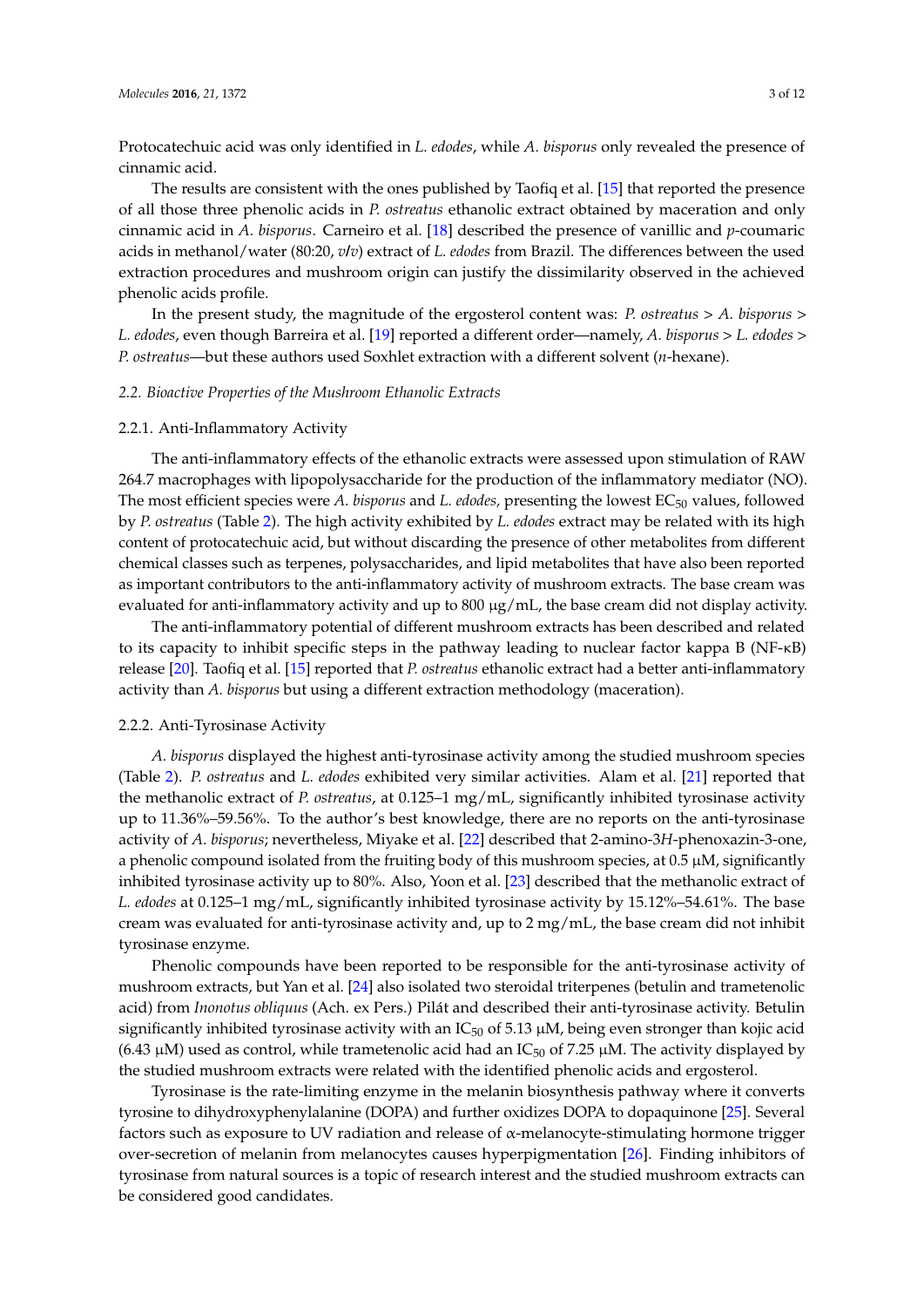## 2.2.3. Antioxidant Activity

*A. bisporus* and *P. ostreatus* showed the highest radical scavenging activity and reducing power (Table [2\)](#page-4-1). The obtained results are consistent with the ones reported by Reis et al. [\[27\]](#page-11-2), where *A. bisporus* methanolic extracts obtained by maceration gave the highest DPPH radical scavenging activity. Heleno et al. [\[28\]](#page-11-3) reported that the reducing power of *L. edodes* methanolic extracts obtained by maceration revealed an  $EC_{50}$  of 3.19  $\pm$  0.03 mg/mL, similar to the one reported in the present study. The base cream was also evaluated for antioxidant activity and, up 200 mg/mL, the base cream did not display DPPH radical scavenging activity or reducing power.

Finding extracts or bioactive metabolites that display antioxidant activity seems to be one of the most important parameters in the design of cosmeceutical formulations, not just because they scavenge ROS but also because they are able to inhibit tyrosinase and matrix metalloproteinase enzymes responsible for hyperpigmentation and collagen degradation, respectively [\[29\]](#page-11-4).

#### 2.2.4. Antibacterial Activity

The resistance profiles to antibiotics of all tested bacteria strains are presented in Supplementary Materials for Gram negative and Gram positive bacteria. All the mushroom extracts showed antibacterial potential against MSSA and MRSA (Table [3\)](#page-4-2). Regarding the Gram-positive bacteria strains, in general, *L. edodes* showed the highest activity against the tested bacteria presenting the lowest MIC values, while *A. bisporus* revealed the weakest activity presenting the highest MIC values against MSSA and MRSA and no activity against *E. faecalis*, *P. ostreatus*, and *L. edodes* showed antibacterial activity against *E. faecalis*. None of the extracts was able to inhibit the growth of Gram-negative bacteria strains, even at the highest tested concentration (20 mg/mL). These results are in agreement with the ones reported by Barros et al. [\[30\]](#page-11-5) that described the absence of antibacterial activity of *A. bisporus* methanolic extracts against *P. aeruginosa*. Alves et al. [\[31\]](#page-11-6) also reported no activity for *A. bisporus* against resistant *P. aeruginosa* and *E. coli.* However, Stojković et al. [\[9\]](#page-10-2) reported antibacterial activity of this mushroom (methanolic and ethanolic extracts) against *E. coli* and *P. aeruginosa*, but this may be due to the fact that these authors used ATCC bacteria whereas, in the present work, all the bacteria are clinical isolates with antibiotics resistance profile. The base cream was evaluated for antibacterial activity and, up 200 mg/mL, no activity was observed against all the tested bacteria.

Several authors have reported that the normal microflora of the skin include *Staphylococcus epidermis*, *S. aureus*, and *P. aeruginosa*, among others [\[32\]](#page-11-7). Taking into account that these microorganisms are opportunistic and have high resistance profiles, they are a threat when skin lesions occur, causing severe localized infections even with systemic invasion [\[33\]](#page-11-8).

Thus, finding extracts/compounds with high antibacterial activity against these species can be considered beneficial in the design of cosmeceutical formulations. The mechanism of phenolic compounds' antibacterial activity has been attributed to its ability to interfere with the bacteria membrane causing their disruption and subsequent DNA damage [\[34\]](#page-11-9).

#### *2.3. Chemical Profile and Bioactivity of the Final Cosmeceutical Formulations*

In the base creams incorporated with the extracts, the presence of phenolic acids, cinnamic acid, and ergosterol was monitored by HPLC-PDA. By analyzing Table [1,](#page-4-0) it can be concluded that all the target compounds were stable when incorporated in the base cream matrix. In fact, they were detected at almost the same amount as initially found in the extracts. It was possible to quantify in the final cosmeceutical formulations 85%–100% of the content quantified in the extracts before incorporation. The total phenolic acids found in *A. bisporus*, *P. ostreatus*, and *L. edodes* extract was 90.06  $\pm$  0.74, 584.24  $\pm$  3.01, and 142.81  $\pm$  2.39 µg/g, respectively, while after incorporation in the base cosmetic cream, the total phenolic acids became  $87.73 \pm 1.63$ ,  $509.47 \pm 3.93$ , and  $119.61 \pm 2.54$  ( $\mu$ g/g), respectively, suggesting that there was no significant loss of bioactive compounds. The same trend was observed for the ergosterol content in the mushroom extracts after incorporation.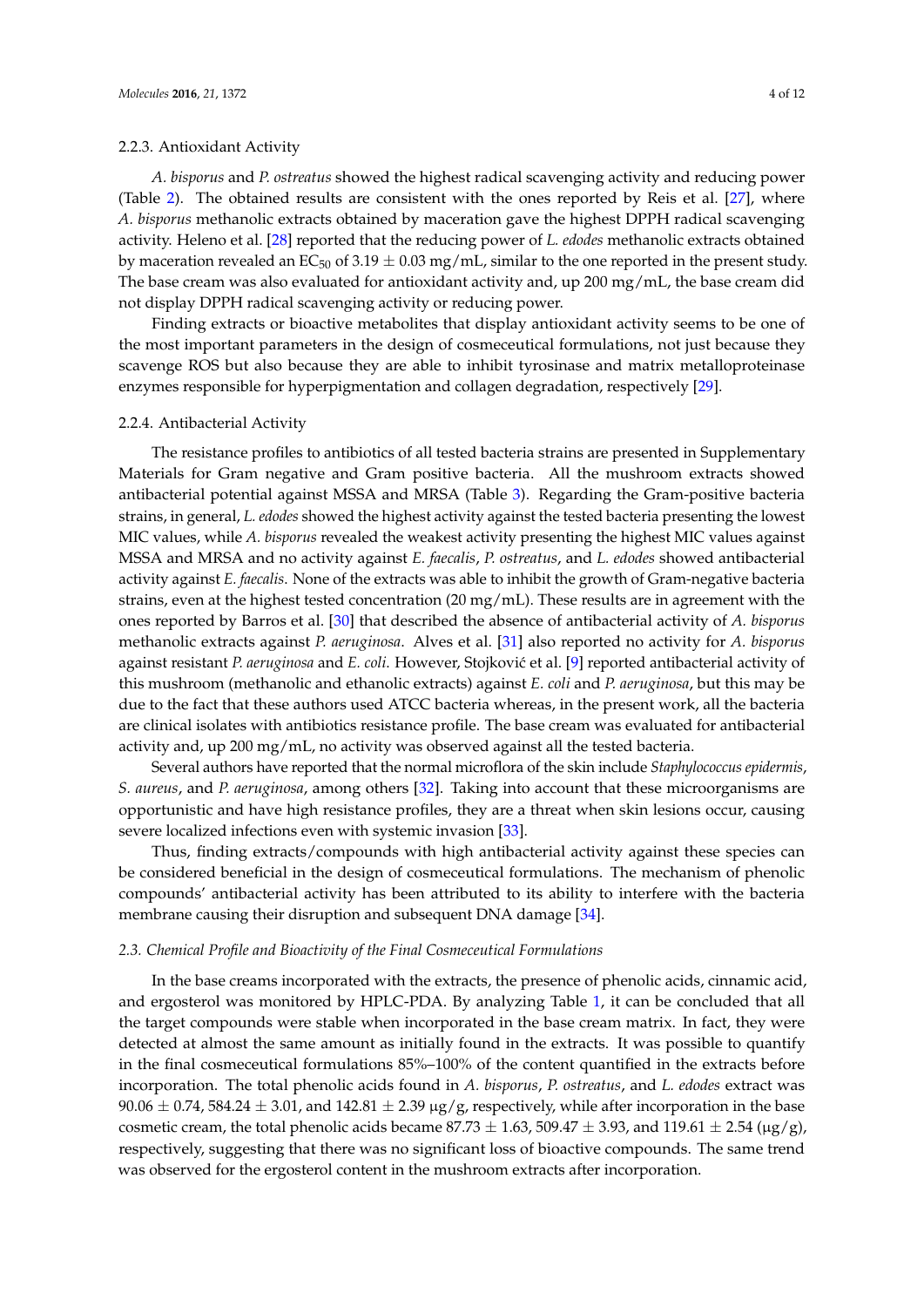| Phenolic Acids $(\mu g/g)$ |                             | <b>Mushroom Extracts</b>     |                              | Cosmeceutical Formulations : |                              |                              |
|----------------------------|-----------------------------|------------------------------|------------------------------|------------------------------|------------------------------|------------------------------|
|                            | A. bisvorus                 | P. ostreatus                 | L. edodes                    | A. bisporus cream            | P. ostreatus Cream           | L. edodes Cream              |
| Cinnamic acid              | $90.06 + 0.74$ <sup>b</sup> | $362.7 + 1.28$ <sup>a</sup>  | $7.31 + 0.14$ c              | $87.73 + 1.63^{\mathrm{b}}$  | $317.43 + 1.32$ <sup>a</sup> | $6.10 + 0.56$ c              |
| p-Hydroxybenzoic acid      | nd                          | $157.78 + 4.13$              | $83.05 + 2.15$               | nd                           | $138.88 + 2.30$              | $73.67 + 1.56$               |
| <i>v</i> -Coumaric acid    | nd                          | $63.74 \pm 0.15$             | nd                           | nd                           | $53.16 \pm 2.94$             | nd                           |
| Protocatechuic acid        | nd                          | nd                           | $52.45 + 0.38$               | nd                           | nd                           | $39.85 \pm 1.53$             |
| Total $(\mu g/g)$          | $90.06 + 0.74$ c            | $584.24 + 3.01$ <sup>a</sup> | $142.81 + 2.39$ <sup>b</sup> | $87.73 \pm 1.63$ c           | $509.47 + 3.93$ <sup>a</sup> | $119.61 + 2.54$ <sup>b</sup> |
| Ergosterol $(mg/g)$        | $44.79 + 0.37$ <sup>b</sup> | $78.20 + 0.54$ <sup>a</sup>  | $8.94 + 0.04$ c              | $45.43 + 1.38$ <sup>b</sup>  | $71.62 + 0.29$ <sup>a</sup>  | $8.60 + 0.25$                |

| Table 1. Phenolic acids and ergosterol content in the mushroom ethanolic extracts and in the cosmeceutical formulations. |  |  |  |  |  |
|--------------------------------------------------------------------------------------------------------------------------|--|--|--|--|--|
|--------------------------------------------------------------------------------------------------------------------------|--|--|--|--|--|

nd—not detected. In each row and within each group of samples (mushrooms extracts and final cosmeceutical formulations), different letters mean significant statistical differences  $(p < 0.05)$ .

**Table 2.** Anti-inflammatory, anti-tyrosinase, and antioxidant activities of the mushroom ethanolic extracts and of the cosmeceutical formulations.

| <b>Bioactivities</b>                                                                                                              | Mushroom Extracts                                        |                                                            |                                                             | <b>Cosmeceutical Formulations</b>                        |                                                           |                                                                |  |
|-----------------------------------------------------------------------------------------------------------------------------------|----------------------------------------------------------|------------------------------------------------------------|-------------------------------------------------------------|----------------------------------------------------------|-----------------------------------------------------------|----------------------------------------------------------------|--|
|                                                                                                                                   | A. bisporus                                              | P. ostreatus                                               | L. edodes                                                   | A. bisporus Cream                                        | P. ostreatus Cream                                        | L. edodes Cream                                                |  |
| Anti-inflammatory ( $EC_{50}$ value, mg/mL)<br>Anti-tyrosinase ( $EC_{50}$ value, mg/mL)<br>Antioxidant ( $EC_{50}$ value, mg/mL) | $0.18 + 0.01$ b<br>$0.16 \pm 0.01$ b                     | $0.29 + 0.03$ <sup>a</sup><br>$0.86 \pm 0.07$ <sup>a</sup> | $0.16 \pm 0.01$ b<br>$0.82 \pm 0.08$ <sup>a</sup>           | $2.52 + 0.23^{\mathrm{b}}$<br>$3.22 + 0.37$ <sup>b</sup> | $3.81 + 0.23$ <sup>a</sup><br>$11.01 + 0.35$ <sup>a</sup> | $2.59 + 0.23^{\mathrm{b}}$<br>$11.89 + 0.85$ <sup>a</sup>      |  |
| DPPH radical-scavenging activity<br>Reducing power                                                                                | $7.04 + 0.32$ <sup>b</sup><br>$2.34 + 0.05^{\mathrm{b}}$ | $7.69 + 0.20^{b}$<br>$2.36 \pm 0.08$ b                     | $23.36 + 1.11$ <sup>a</sup><br>$3.03 \pm 0.04$ <sup>a</sup> | $234.3 + 10.9^{\mathrm{b}}$<br>$35.91 \pm 0.31$ b        | $239.5 + 10.4^{\circ}$<br>32.18 $\pm$ 2.73 $\degree$      | $321.8 \pm 16.4$ <sup>a</sup><br>$48.90 \pm 0.64$ <sup>a</sup> |  |

<span id="page-4-0"></span>Dexamethasone was used as positive control for anti-inflammatory activity ( $EC_{50} = 0.016$  mg/mL). Ascorbic acid was used as positive control for anti-tyrosinase activity  $(EC_{50} = 0.031 \text{ mg/mL})$ . Trolox was used as positive control for antioxidant activity  $(EC_{50} = 0.041 \text{ mg/mL})$  for reducing power and 0.042 mg/mL for DPPH scavenging activity. In each row and within each group of samples (mushrooms extracts and final cosmeceutical formulations), different letters mean significant statistical differences (*p* < 0.05).

**Table 3.** Antibacterial activity of the mushroom ethanolic extracts and of the cosmeceutical formulations (MIC values, mg/mL).

<span id="page-4-2"></span><span id="page-4-1"></span>

|                                             | <b>Mushroom Extracts</b> |              |           | <b>Cosmeceutical Formulations</b> |                    |                 |  |
|---------------------------------------------|--------------------------|--------------|-----------|-----------------------------------|--------------------|-----------------|--|
| <b>Bacteria Strains</b>                     | A. bisporus              | P. ostreatus | L. edodes | A. bisporus Cream                 | P. ostreatus Cream | L. edodes Cream |  |
| Gram-positive                               |                          |              |           |                                   |                    |                 |  |
| Enterococcus faecalis                       | >20                      | 10           |           | >200                              | 200                | 100             |  |
| Methicillin sensitive Staphylococcus aureus | 10                       | 2.5          | 2.5       | 200                               | 50                 | 50              |  |
| Methicillin resistant Staphylococcus aureus | 10                       | 2.5          | 2.5       | 200                               | 50                 | 50              |  |
| Gram-negative                               |                          |              |           |                                   |                    |                 |  |
| Escherichia coli                            | >20                      | >20          | >20       | >200                              | >200               | >200            |  |
| Pseudomonas aeruginosa                      | >20                      | >20          | >20       | >200                              | >200               | >200            |  |

MIC—minimal inhibitory concentration.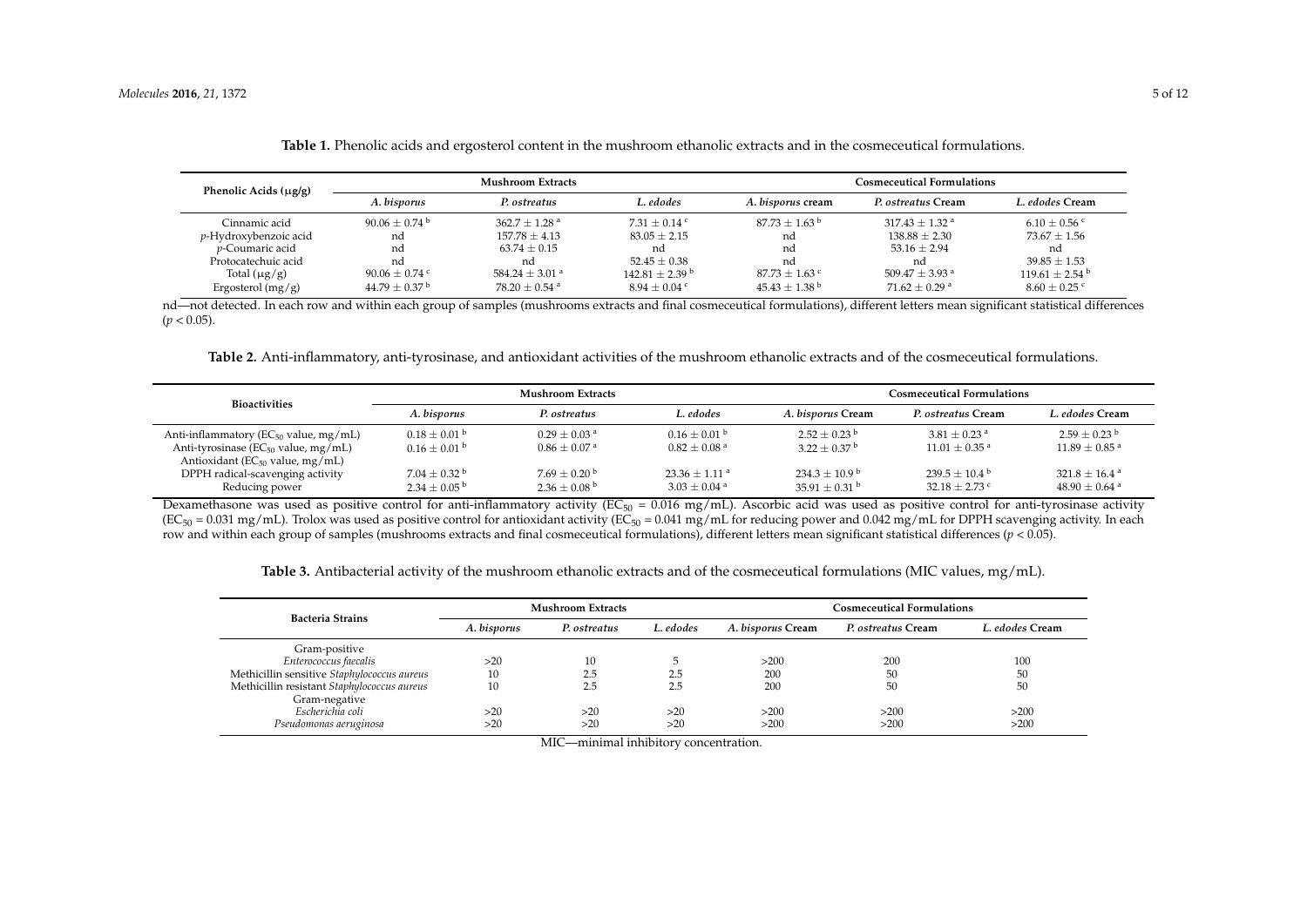The anti-inflammatory, anti-tyrosinase, antioxidant, and antibacterial activities of the final cosmeceutical formulations were also evaluated and the results are given in Table [2.](#page-4-1) The final formulations incorporated with *A. bisporus* and *L. edodes* showed the highest anti-inflammatory activity like it was observed with the individual ethanolic extracts; while *P. ostreatus* presented the lowest anti-inflammatory potential. The cosmeceutical formulation incorporated with *A. bisporus* extract revealed the highest anti-tyrosinase, while *P. ostreatus* and *L. edodes* revealed the lowest one, also in agreement with the individual activity of the extracts before incorporation. *A. bisporus* and *P. ostreatus* cream formulations showed the highest antioxidant activity, while *L. edodes* presented the lowest DPPH scavenging activity and reducing power.

All the cosmeceutical formulations showed inhibition against MSSA and MRSA (Table [3\)](#page-4-2). *A. bisporus* cream formulation revealed the lowest activity for MSSA and MRSA, and did not present activity against *E. faecalis*. *L. edodes* cream formulation showed the highest activity against *E. faecalis*, MSSA, and MRSA. The cosmeceutical formulations displayed antibacterial activity against the same bacteria species that were inhibited by the extracts.

All the bioactivities were affected when extracts were incorporated into the cream formulations, increasing the  $EC_{50}$  values to higher concentrations, but still displaying all the bioactivities evaluated and maintaining the levels of the analyzed bioactive compounds. This increase in the  $EC_{50}$  values can be due to some interferences of the base cream that may affect the extract availability to exert the same bioactivity. Considering the antioxidant and the antibacterial activities exhibited by the final cream formulations, mushroom extracts can also act as preservatives in the final formulations.

## **3. Materials and Methods**

## *3.1. Standards and Reagents*

Acetonitrile 99.9% was of high-performance liquid chromatography (HPLC) grade from Lab-Scan (Lisbon, Portugal), methanol was of analytical grade and supplied by Pronalab (Lisbon, Portugal). 2,2-Diphenyl-1-picrylhydrazyl (DPPH) was obtained from Alfa Aesar (Ward Hill, MA, USA). Dulbecco's modified Eagle's minimum essential medium (DMEM), fetal bovine serum (FBS), penicillin, streptomycin, Griess reagent system (Promega), DMSO, sulphorodamine B (SRB), lipopolysaccharide (LPS), 3,4-dihydroxy-L-phenylalanine (L-DOPA), and mushroom tyrosinase enzyme were obtained from Sigma-Aldrich Co. (Saint Louis, MO, USA). The culture media Muller Hinton broth (MHB) and Tryptic Soy Broth (TSB) were obtained from Biomerieux (Marcy l'Etoile, France). Blood agar with 7% sheep blood and Mac Conkey agar plates were purchased from Biomerieux Marcy l'Etoile, France). The dye *p*-iodonitrotetrazolium chloride (INT) was purchased from Sigma-Aldrich (Spruce Street; St. Louis, MO, USA) and was used as microbial growth indicator.

## *3.2. Mushroom Species and Preparation of the Ethanolic Extracts*

Fresh samples of *Agaricus bisporus* (J.E.Lange) Imbach, *Lentinula edodes* (Berk.) Pegler, and *Pleurotus ostreatus* (Jacq. ex Fr.) P. Kumm) were purchased from a local supermarket in the Northeast of Portugal. For each mushroom species, the fruiting bodies were dried at 30  $\degree$ C in an oven, reduced to a fine powder (20 mesh) and the treated portions mixed together to obtain homogeneous samples for further use.

To obtain the extracts, 3.0 g of the dried powder was mixed with 150 mL of ethanol and extracted in a Soxhlet apparatus for 4 h (12 cycles). Finally, the solvent was evaporated under reduced pressure (rotary evaporator Büchi R-210, Flawil, Switzerland) to obtain the dried ethanolic extracts [\[35\]](#page-11-10).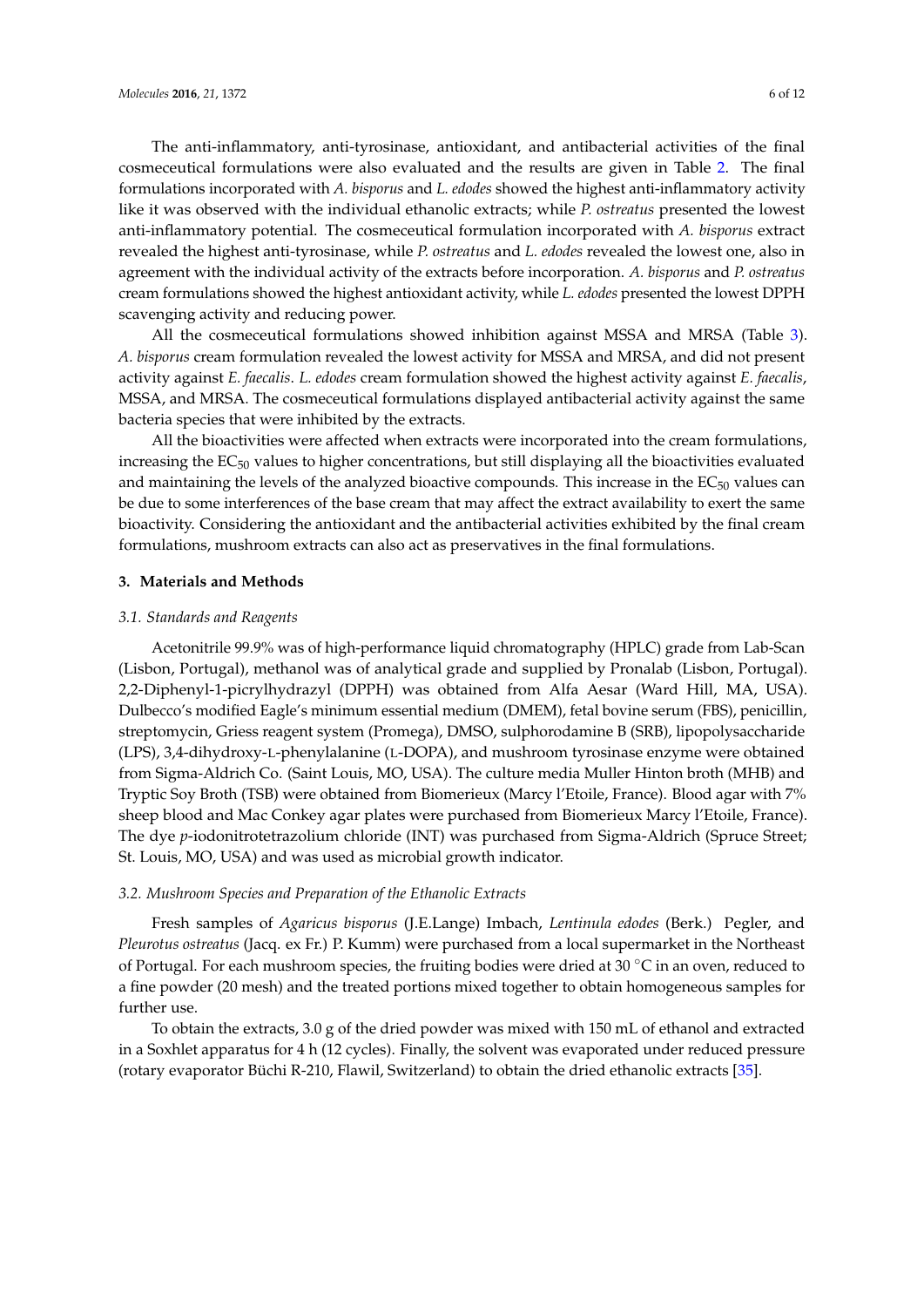## *3.3. Chemical Characterization of the Extracts*

### 3.3.1. Analysis of Phenolic Acids

Dried extracts were re-dissolved in a water/ethanol mixture (80:20, *v*/*v*) at a concentration of 20 mg/mL and filtered through a 0.22 µm nylon disposable filter. The Shimadzu 20A series ultra-fast liquid chromatograph (UFLC, Shimadzu Corporation, Kyoto, Japan), operating at 0.5 mL/min and equipped with a Waters Spherisorb S3 ODS2 C18 column (3  $\mu$ m, 150 × 4.6 mm) thermostatted at 35 °C, was used for phenolic acids identification and quantification. A binary solvent mixture consisting of 0.1% formic acid in water (A) and acetonitrile (B) was used. The detection was performed using a photodiode array detector (PDA) at 280 nm as the preferred wavelength [\[27\]](#page-11-2). The phenolic acids were quantified using calibration curves obtained from commercial standards, namely: protocatechuic acid (*y* = 164741*x*; *R* <sup>2</sup> = 0.999), *p*-hydroxybenzoic acid (*y* = 113523*x*; *R* <sup>2</sup> = 0.999), *p*-coumaric acid  $(y = 433521x; R^2 = 0.998)$ , and cinnamic acid  $(y = 583527x; R^2 = 0.998)$ . The results were expressed as µg per g of extract.

#### 3.3.2. Analysis of Ergosterol

Each dried mushroom extract was re-dissolved in methanol at a final concentration of 10 mg/mL and filtered through a 0.22 µm nylon disposable filter. The ergosterol identification and quantification was performed in HPLC-UV equipment, an integrated system composed by a pump (Knauer, Smartline system 1000, Berlin, Germany), a degasser system (Smartline manager 5000), an auto-sampler (AS-2057 Jasco, Easton, MD, USA), and a UV detector (Knauer Smartline 2500) according to a methodology developed in-house [\[19\]](#page-10-12). Chromatographic separation was achieved with an Inertsil 100A ODS-3 reversed-phase column (5  $\mu$ m, 4.6  $\times$  150 mm, BGB Analytik AG, Boeckten, Switzerland) operating at 35 ◦C (7971R Grace oven). The mobile phase was acetonitrile/methanol (70:30, *v*/*v*) and detection was performed at 280 nm. Ergosterol was quantified using a calibration curve obtained from a commercial standard ( $y = 0.71727x + 0.20476$ ;  $R^2 = 0.99624$ ). The results were expressed as mg per g of extract.

## *3.4. Evaluation of the Anti-Inflammatory Activity*

Anti-inflammatory activity was evaluated following the procedure reported by Taofiq et al. [\[15\]](#page-10-8). Briefly, the RAW 264.7 macrophage cell line is cultured in DMEM medium and supplemented with 10% heat-inactivated fetal bovine serum, glutamine, and antibiotics at 37  $\degree$ C under 5% CO<sub>2</sub>, in humidified air. For each experiment, cells were detached with a cell scraper to achieve a cell density of 5  $\times$  10<sup>5</sup> cells/mL. Trypan blue dye exclusion test was used to estimate the proportion of dead cells that were found to be less than 5%. Cells were seeded in 96-well plates at 150,000 cells/well and allowed to stay overnight for proper attachment to the plate. Then, cells were treated with extract solutions (concentration of 400–50  $\mu$ g/mL, for each extract) for 1h. Dexamethasone (50  $\mu$ M) was used as a positive control. Then, macrophage cells with the extract were stimulated with LPS (1  $\mu$ g/mL) for a period of 18 h. The effect of all the tested samples in the absence of LPS was also evaluated, in order to observe if they induced changes in nitric oxide (NO) basal levels. In negative controls, no LPS was added. The extracts and LPS were dissolved in supplemented DMEM.

Each ethanolic extract was dissolved in 50% DMSO at 8 mg/mL and submitted to successive dilutions (400 to 50 µg/mL). Griess reagent System kit which contains sulphanilamide, *N*-(1-napthyl) ethylenediamine hydrochloride (NED), and nitrite solutions was used to quantify nitric oxide. A reference curve of nitrite (sodium nitrite 100  $\mu$ M to 1.6  $\mu$ M;  $y = 0.0065x + 0.1309$ ;  $R^2 = 0.9988$ ) was prepared in a 96-well plate. The cell culture supernatant (100 µL) was transferred to the plate and mixed with sulphanilamide and NED solutions, 5–10 min each, at room temperature. The produced nitric oxide was determined by measuring the absorbance at 540 nm (microplate reader ELX800 Biotek, Bio-Tek Instruments, Inc.; Winooski, VT, USA), and compared with the standard calibration curve.  $EC_{50}$  values were calculated from the graph reporting the percentage inhibition of NO production versus extract concentration.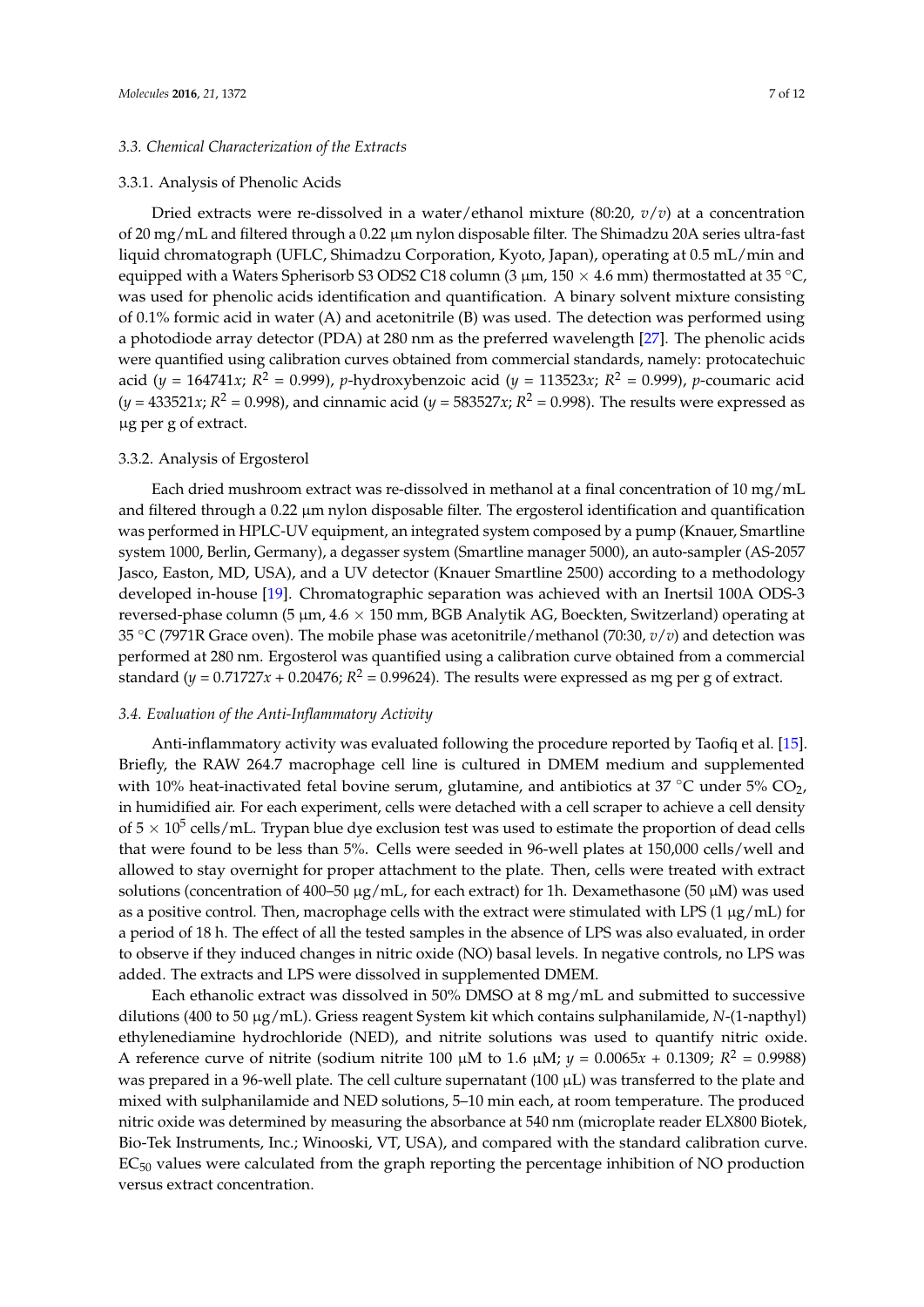## *3.5. Evaluation of the Anti-Tyrosinase Activity*

Each ethanolic extract was dissolved in 50% DMSO at 10 mg/mL and submitted to successive dilutions (10 to 0.625 mg/mL). Tyrosinase inhibition assay was performed using L-DOPA as substrate according to the procedure described by Yoon et al. [\[36\]](#page-11-11) with slight modifications. The assays were carried out in a 96-well microplate with each well containing 40  $\mu$ L of the sample, 80  $\mu$ L of phosphate buffer (0.1 M, pH 6.8), 40 µL of tyrosinase enzyme (60 units/mL), and 40 µL of L-DOPA (3.5 mM). The mixture was incubated for 10 min at 37  $\degree$ C, and the absorbance measured at 475 nm using a microplate reader (ELX800 Bio-Tek Instruments, Inc.). L-ascorbic acid was used as the positive control and the results were compared with a control comprising 50% DMSO in place of the sample. The percentage of tyrosinase inhibition was calculated as follows:  $[(A_{control} - A_{sample})/A_{control}] \times 100$ .  $EC_{50}$  values were calculated from the calibration curve tyrosinase inhibition percentage versus extract concentration.

## *3.6. Evaluation of the Antioxidant Activity*

#### 3.6.1. Reducing Power

Each ethanolic extract was dissolved in ethanol at 50 mg/mL and submitted to successive dilution (50 mg/mL to 1.56 mg/mL). The extract solutions with the different concentrations (0.5 mL) were mixed with sodium phosphate buffer (200 mmol/L, pH 6.6, 0.5 mL) and potassium ferricyanide (1% *w*/*v*, 0.5 mL). The mixture was incubated at 50 ℃ for 20 min, followed by addition of trichloroacetic acid (10% *w*/*v*, 0.5 mL). Then, 0.8 mL of the mixture was transferred to a 48-well plate, followed by addition of deionized water (0.8 mL), ferric chloride (0.1% *w*/*v*, 0.16 mL) and the absorbance measured at 690 nm in the Microplate Reader mentioned above [\[37\]](#page-11-12). The sample concentration providing 0.5 of absorbance ( $EC_{50}$  values) was calculated from the calibration curve absorbance (690 nm) versus extract concentrations. Trolox was used as positive control.

## 3.6.2. DPPH Scavenging Activity

The prepared ethanolic extracts were dissolved in ethanol at 50 mg/mL and successive dilutions  $(50 \text{ mg/mL}$  to  $1.56 \text{ mg/mL}$ ) were made. For the reaction mixture,  $30 \mu$ L of each extract solution and 270 µL of methanol containing DPPH radicals ( $6 \times 10^{-5}$  mol/L) were added. The mixture was allowed to stand in the darkness for 1 h. The absorbance was further measured at 515 nm in the Microplate Reader mentioned above [\[37\]](#page-11-12). The radical scavenging activity (RSA) was calculated using the equation: %RSA =  $[(A_{DPPH} - A_S)/A_{DPPH}] \times 100$ , where  $A_S$  is the absorbance of the sample solution with the sample and A<sub>DPPH</sub> is the absorbance of the DPPH solution. The concentrations responsible for 50% of RSA ( $EC_{50}$  values) were calculated from the graphs of RSA percentages versus extract concentrations. Trolox was used as positive control.

## *3.7. Evaluation of the Antibacterial Activity*

## 3.7.1. Bacteria Strains

As multiresistant bacteria are more problematic due to their resistance to a wide range of antibiotics, clinical isolates were used instead of ATCC bacteria. Therefore, bacteria strains correspond to clinical isolates obtained from patients hospitalized in various departments at the Hospital Center of Trás-os-Montes and Alto Douro (Vila Real, Portugal). Two Gram-negative bacteria (*Escherichia coli* (isolated from urine), and *Pseudomonas aeruginosa* (isolated from expectoration)) and three Gram-positive bacteria (*Enterococcus faecalis* (isolated from urine), methicillin-sensitive *Staphylococcus aureus* (MSSA) (isolated from wound exudate), and methicillin-resistant *Staphylococcus aureus* (MRSA) (isolated from expectoration)) were tested. All the tested bacteria were placed to grow in the appropriate fresh medium, 24 h, and kept in the oven at 37 ◦C before analysis in order to maintain the exponential growth phase.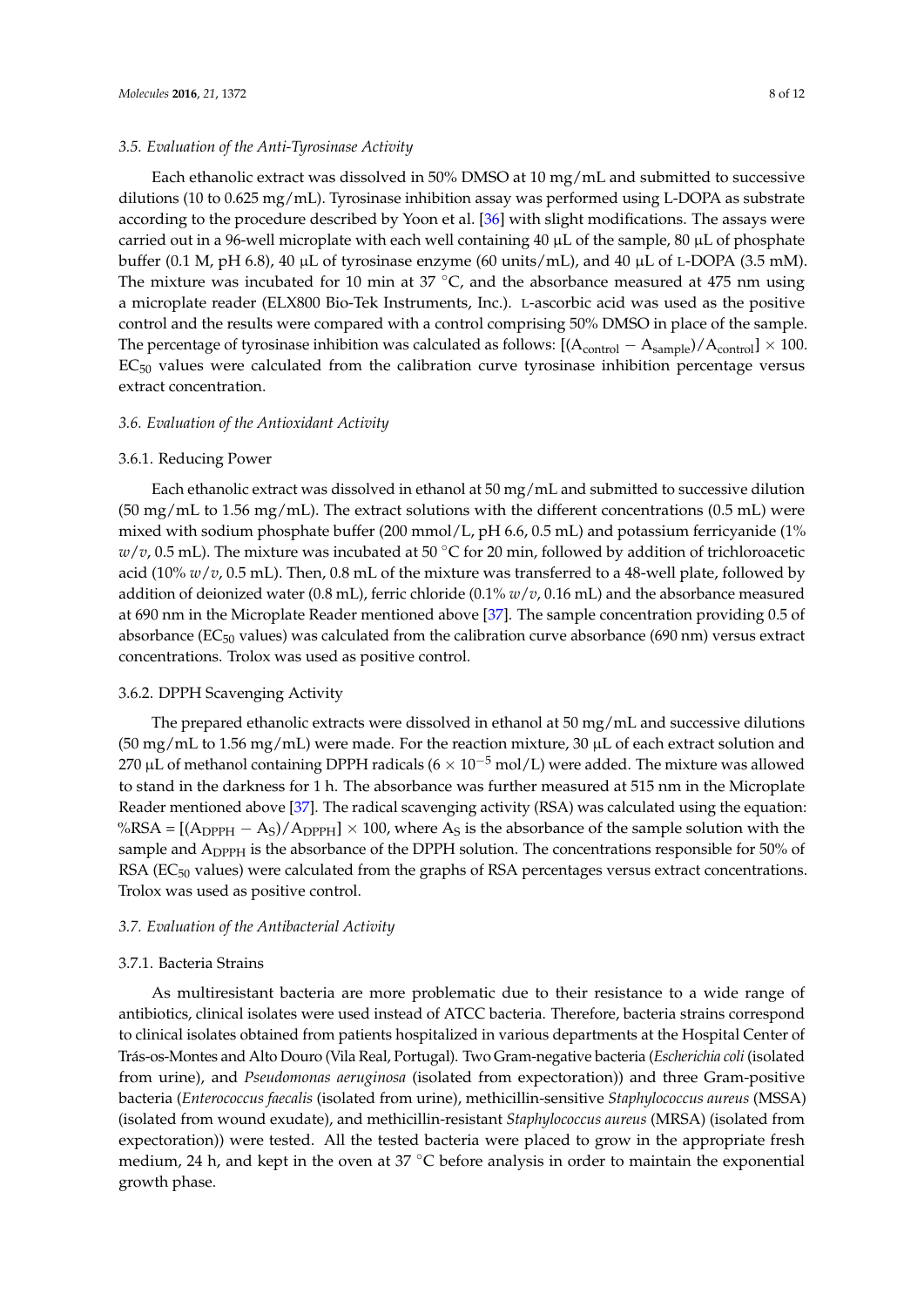## 3.7.2. Characterization of the Antibiotic Susceptibility of the Bacteria Strains

Microorganism identification and susceptibility tests were performed using MicroScan panels (MicroScan®; Siemens Medical Solutions Diagnostics, West Sacramento, CA, USA) by microdilution plate method. The interpretation criteria were based on Interpretive Breakpoints as indicated in Clinical and Laboratory Standards Institute (CLSI) [\[38\]](#page-11-13); Committee of L'Antibiogramme de la Société Française de Microbiologie (CA-SFM) [\[39\]](#page-11-14); and in the European Committee on Antimicrobial Susceptibility Testing (EUCAST) [\[40\]](#page-11-15).

## 3.7.3. Determination of the Minimal Inhibitory Concentration (MIC)

Each ethanolic extract was dissolved in 50% DMSO at 220 mg/mL. The determination of the minimal inhibitory concentration (MIC) was performed by the microdilution method and the rapid *p*-iodonitrotetrazolium chloride (INT) colorimetric assay according to [\[41\]](#page-11-16) with some modifications. Initially, 50  $\mu$ L of the extract solution in 50% DMSO at 220 mg/mL was added to 450  $\mu$ L of medium TSB or MHB, according to the bacteria requirements, making a solution of 22 mg/mL at 5% DMSO. Then, 190 µL of this extract solution was added to each well of the 96-well microplate and therefore submitted to successive dilutions over the wells containing  $90 \mu$ L of MHB or TSB media, starting by taking  $100 \mu$ L of the higher concentration to the right below one and thus repeating this procedure sequentially. Afterwards, 10  $\mu$ L of inoculum (1.5  $\times$  10<sup>8</sup> CFU/mL) was added to all the microplate wells thus achieving a concentration range of 20 to 0.156 mg/mL. Three negative controls were prepared (one with MHB/TSB 5% DMSO, another one with the extract, and the third one with medium and antibiotic). For the Gram negative bacteria, colistin was used at a concentration based on the obtained MIC (Table S1, Supplementary Materials); for the Gram positive bacteria, vancomycin was used (Table S2, Supplementary Materials). A positive control was also performed with MHB/TSB medium at 5% DMSO and the inoculum. The plates were then incubated at 37 ◦C, for 24 h, in an oven (Jouan, Berlin, Germany). The MIC of the samples was determined after adding INT  $(0.2 \text{ mg/mL}, 40 \mu L)$ and after incubation at 37  $\degree$ C for 30 min. Viable microorganisms reduced the yellow dye to a pink color. MIC was defined as the lowest extract concentration that prevented this change, thus showing complete inhibition of bacterial growth.

## *3.8. Development of the Cosmeceutical Formulations Based on Mushroom Extracts*

The cosmetic cream used in this study is a commercial base cream purchased from Fagron Iberica S.A.U. (Barcelona, Spain). It is described as a bright, white to yellowish color; free from fragrances, colorants, parabens, mineral oils, sodium lauryl sulphate (SLS), propylene glycol, and ethoxylates; and composed of purified water, O/W emulsifiers, emollient, lubricant, pro-liposome, vitamin E, chelating agents, silicone, and preservatives. According to the supplied technical data, all ingredients are recognized as safe by the US Food and Drug Administration (FDA), Regulation (EC) No 1907/2006—REACH and the National Health Surveillance Agency (ANVISA) of Brazil. Considering the MIC values for the antibacterial activity, the highest ones were observed for *A. bisporus* and *P. ostreatus*, (~10 mg/mL). For *L. edodes*, the highest EC<sub>50</sub> value was found for the antioxidant activity (~25 mg/mL). In order to cover all the bioactivities and considering the dilutions necessary to carry out the assays, the base creams were incorporated with  $10 \times$  MIC value for *A. bisporus* and *P. ostreatus* and 10 × EC<sup>25</sup> value for *L. edodes*, which correspond to a scale of 100 mg of extract per gram of base cream. The base-cream and the extract were carefully mixed to guarantee sample homogeneity and analyzed immediately after incorporation to study the ability of the extracts to maintain their bioactivities in the cosmetic base cream.

The final cream formulations were extracted with methanol for 30 min, filtered, dried in a rotary evaporator, and re-dissolved in a water:methanol mixture (80:20, *v*/*v*) at 20 mg/mL for phenolic acids analysis; in methanol at 10 mg/mL for ergosterol analysis; in 50% DMSO at 200 mg/mL for anti-inflammatory activity evaluation; in 50% DMSO at 200 mg/mL for anti-tyrosinase activity evaluation; in 100% DMSO at 200 mg/mL for antioxidant activity evaluation; and in 5% DMSO at 220 mg/mL for antibacterial activity evaluation.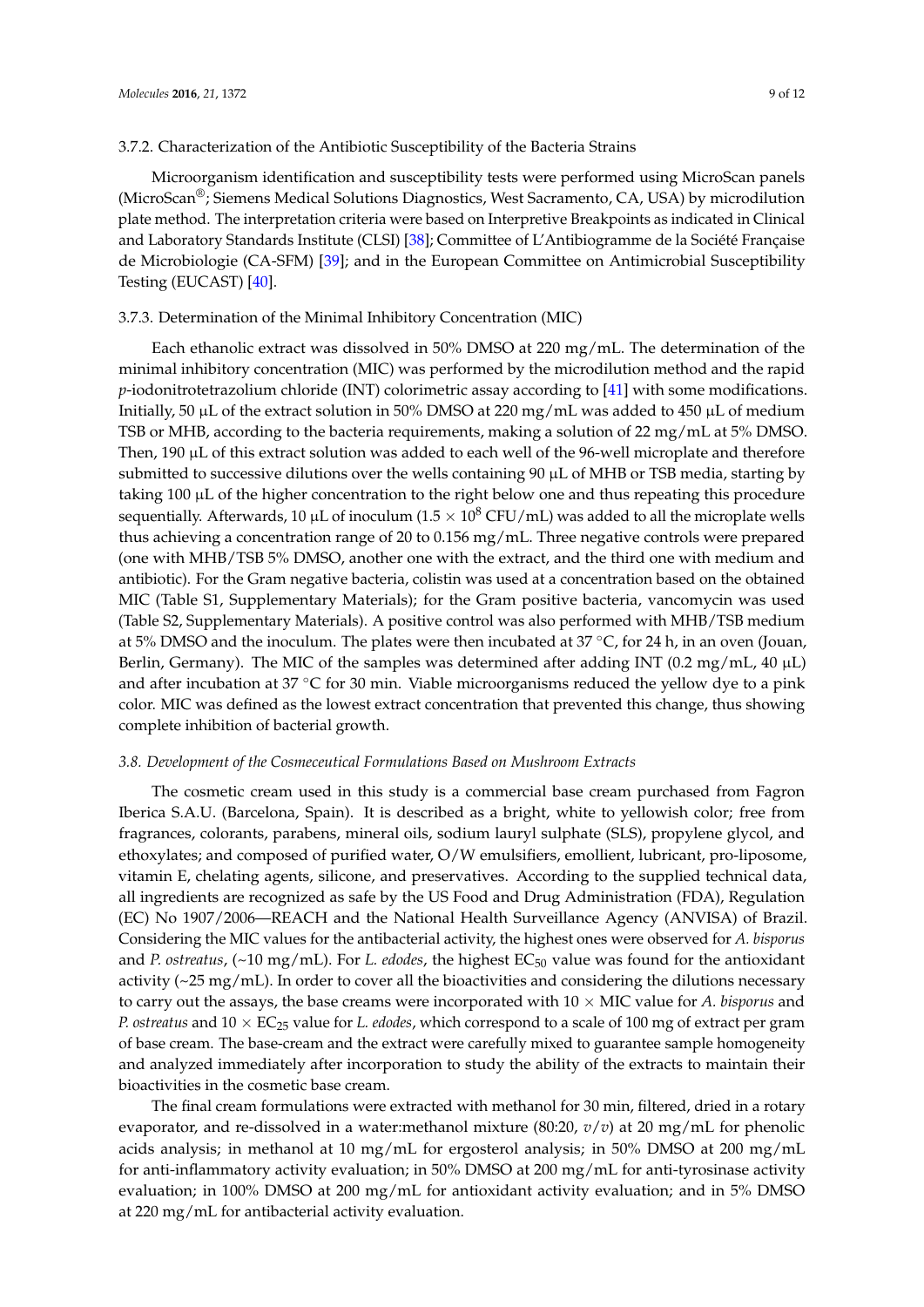## *3.9. Statistical Analysis*

For all the experiments, three independent samples were prepared and all the assays were carried out in triplicate. The results are expressed as mean values  $\pm$  standard deviation (SD). The differences between the samples were analyzed using one-way analysis of variance (ANOVA) followed by Tukey's honestly significant difference post hoc test with  $\alpha$  = 0.05, coupled with Welch's statistic. This treatment was carried out using IBM SPSS Statistics for Windows version 23.0 program (IBM Corp., Armonk, NY, USA).

# **4. Conclusions**

Based on the above findings, it can be concluded that ethanolic extracts of *A. bisporus*, *P. ostreatus*, and *L. edodes* own strong antioxidant activity which suggest that they have the ability to cope with oxidative stress promoting ROS generation and acting as skin anti-aging. The extracts revealed antibacterial activity against MSSA and MRSA, which are microorganisms found to colonize the skin during injury and inflammation. After incorporating the extracts into the base cosmetic cream, the mushroom cosmetic formulations still display antioxidant and anti-inflammatory activity by inhibition of NO production and melanin by suppression of tyrosinase activity. Furthermore, the final cosmeceutical formulations containing the mushroom extracts were found to inhibit important bacteria strains responsible for skin damage. These diverse functions displayed by the mushroom extracts—before and after incorporation in the base cream formulations—suggest that mushrooms contain sustainable bioactive compounds that can be the basis of cosmeceutical formulations capable to tackle skin aging, inflammation, and hyperpigmentation. Hence, studies in dermal and epidermal cells should be conducted in order to clarify the role of the compounds responsible for the assessed bioactive properties. Further studies are currently being conducted regarding the evaluation of the stability of the cosmeceutical formulations.

**Supplementary Materials:** Supplementary materials can be accessed at: [http://www.mdpi.com/1420-3049/21/](http://www.mdpi.com/1420-3049/21/10/1372/s1) [10/1372/s1.](http://www.mdpi.com/1420-3049/21/10/1372/s1)

**Acknowledgments:** The authors are grateful to the Foundation for Science and Technology (FCT, Portugal) and FEDER for CIMO (UID/AGR/00690/2013), LSRE (Project UID/EQU/50020/2013) and for financial support to S.A.H. (SFRH/BPD/101413/2014), R.C.C. (BPD/68344/2010), and L.B. (BPD/107855/2015). A.M.G.-P. is also thankful to the Spanish MINECO/FEDER for financial support through the project AGL2015-64522-C2-2-R.

**Author Contributions:** S.A.H., I.C.F.R.F. and M.F.B. designed the experiments; O.T. performed all the experimental assays with collaboration of R.C.C. in the cytotoxicity and anti-inflammatory assays, M.J.A. in the anti-bacterial assays and S.A.H., and L.B. in chemical analyses; O.T. and I.C.F.R.F. wrote the manuscript; M.F.B. and A.M.G.-P. revised the manuscript.

**Conflicts of Interest:** The authors declare no conflict of interest.

#### **References**

- <span id="page-9-0"></span>1. Papakonstantinou, E.; Roth, M.; Karakiulakis, G. Hyaluronic acid: A key molecule in skin aging. *Dermato-Endocrinology* **2012**, *4*, 253–258. [\[CrossRef\]](http://dx.doi.org/10.4161/derm.21923) [\[PubMed\]](http://www.ncbi.nlm.nih.gov/pubmed/23467280)
- <span id="page-9-1"></span>2. Leem, K.H. Effects of Olibanum extracts on the collagenase activity and procollagen synthesis in Hs68 human fibroblasts and tyrosinase activity. *Adv. Sci. Technol. Lett.* **2015**, *88*, 172–175.
- <span id="page-9-2"></span>3. Yadav, T.; Mishra, S.; Das, S.; Aggarwal, S.; Rani, V. Anticedants and natural prevention of environmental toxicants induced accelerated aging of skin. *Environ. Toxicol. Pharmacol.* **2015**, *39*, 384–391. [\[CrossRef\]](http://dx.doi.org/10.1016/j.etap.2014.11.003) [\[PubMed\]](http://www.ncbi.nlm.nih.gov/pubmed/25555260)
- <span id="page-9-3"></span>4. Gündoğdu, A.; Kılıç, H.; Ulu-Kılıç, A.; Kutateladze, M. Susceptibilities of multidrug-resistant pathogens responsible for complicated skin and soft tissue infections to standard bacteriophage cocktails. *Mikrobiyol. Bulteni* **2016**, *2*, 215–223. [\[CrossRef\]](http://dx.doi.org/10.5578/mb.24165)
- <span id="page-9-4"></span>5. Tamsyn, S.A.T.; Pauline, H.; Declan, P.N. Anti-collagenase, anti-elastase and anti-oxidant activities of extracts from 21 plants. *BMC Complement. Altern. Med.* **2009**, *9*, 1–11.
- <span id="page-9-5"></span>6. Soto, M.L.; Falqué, E.; Domínguez, H. Relevance of natural phenolics from grape and derivative products in the formulation of cosmetics—Review. *Cosmetics* **2015**, *2*, 259–276. [\[CrossRef\]](http://dx.doi.org/10.3390/cosmetics2030259)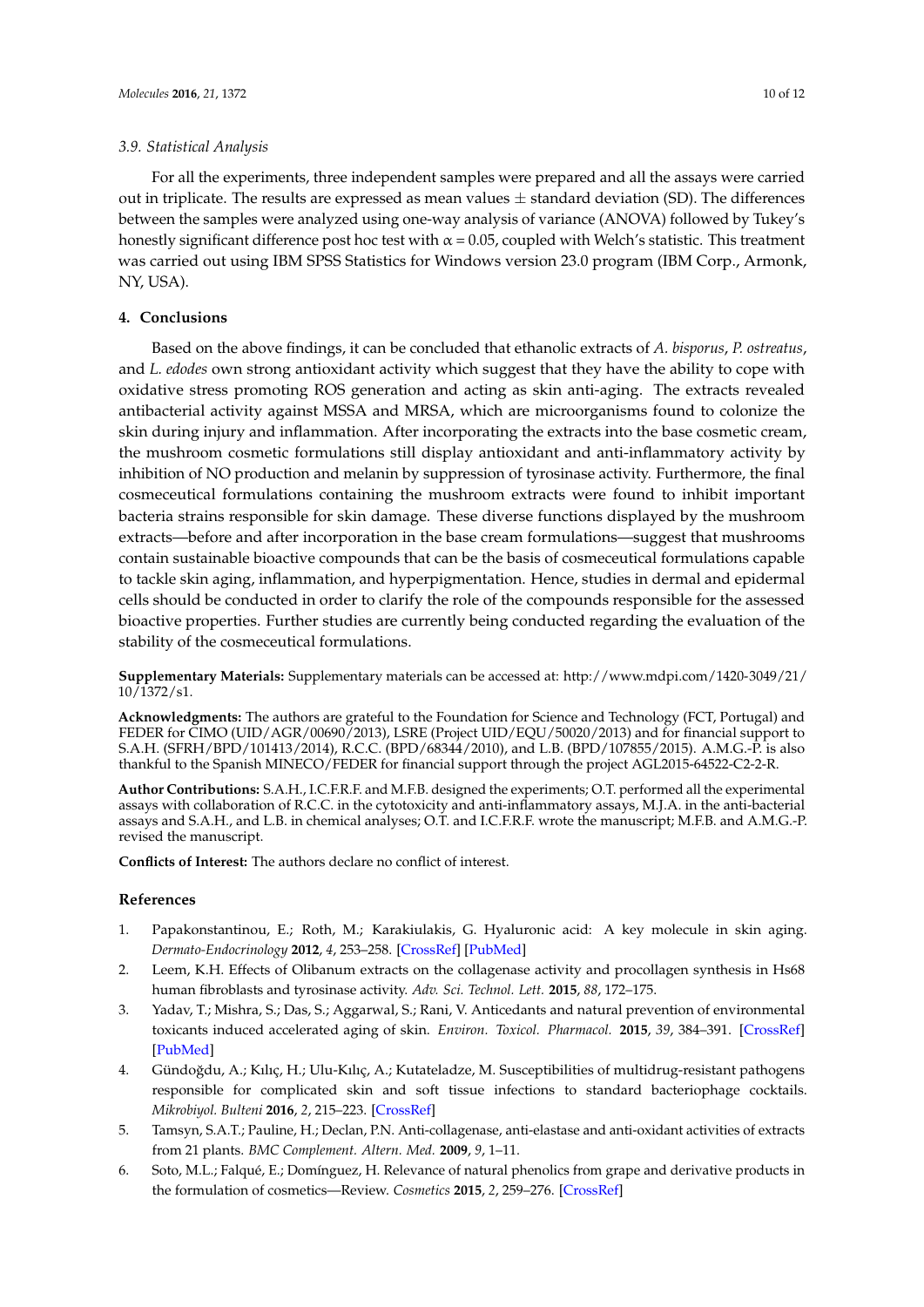- <span id="page-10-0"></span>7. Taofiq, O.; González-Paramás, A.M.; Martins, A.; Barreiro, M.F.; Ferreira, I.C.F.R. Mushrooms extracts and compounds in cosmetics, cosmeceuticals and nutricosmetics—A review. *Ind. Crops Prod.* **2016**, *90*, 38–48. [\[CrossRef\]](http://dx.doi.org/10.1016/j.indcrop.2016.06.012)
- <span id="page-10-1"></span>8. Kamarudzaman, A.N.; Chay, T.C.; Amir, A.; Talib, S.A. Biosorption of Mn(II) ions from Aqueous Solution by *Pleurotus* Spent Mushroom Compost in a Fixed-Bed Column. *Procedia Soc. Behav. Sci.* **2015**, *195*, 2709–2716. [\[CrossRef\]](http://dx.doi.org/10.1016/j.sbspro.2015.06.379)
- <span id="page-10-2"></span>9. Stojković, D.; Reis, F.S.; Glamočlija, J.; Ćirić, A.; Barros, L.; van Griensven, L.J.L.D.; Ferreira, I.C.F.R.; Soković, M. Cultivated strains of *Agaricus bisporus* and *A. brasiliensis*: Chemical characterization and evaluation of antioxidant and antimicrobial properties for final healthy product—Natural preservatives in yoghurt. *Food Funct.* **2014**, *5*, 1602–1612. [\[CrossRef\]](http://dx.doi.org/10.1039/c4fo00054d) [\[PubMed\]](http://www.ncbi.nlm.nih.gov/pubmed/24881564)
- <span id="page-10-3"></span>10. Baba, E.; Uluköy, G.; Öntaş, C. Effects of feed supplemented with *Lentinula edodes* mushroom extract on the immune response of rainbow trout, *Oncorhynchus mykiss*, and disease resistance against *Lactococcus garvieae*. *Aquaculture* **2015**, *448*, 476–482. [\[CrossRef\]](http://dx.doi.org/10.1016/j.aquaculture.2015.04.031)
- <span id="page-10-4"></span>11. Cheah, I.K.; Halliwell, B. Ergothioneine: Antioxidant potential, physiological function and role in disease. *Biochim. Biophys. Acta* **2012**, *1822*, 784–793. [\[CrossRef\]](http://dx.doi.org/10.1016/j.bbadis.2011.09.017) [\[PubMed\]](http://www.ncbi.nlm.nih.gov/pubmed/22001064)
- <span id="page-10-5"></span>12. Zembron-Lacny, A.; Gajewski, M.; Naczk, M.; Siatkowski, I. Effect of shiitake (*Lentinus edodes*) extract on antioxidant and inflammatory response to prolonged eccentric exercise. *J. Physiol. Pharmacol.* **2013**, *64*, 249–254. [\[PubMed\]](http://www.ncbi.nlm.nih.gov/pubmed/23756400)
- <span id="page-10-6"></span>13. Mizuno, M.; Nishitani, Y.; Hashimoto, T.; Kanazawa, K. Different suppressive effects of fucoidan and lentinan on IL-8 mRNA expression in in vitro gut inflammation. *Biosci. Biotechnol. Biochem.* **2009**, *3*, 2324–2325. [\[CrossRef\]](http://dx.doi.org/10.1271/bbb.90326) [\[PubMed\]](http://www.ncbi.nlm.nih.gov/pubmed/19809164)
- <span id="page-10-7"></span>14. Fernandes, A.; Barros, L.; Martins, A.; Herbert, P.; Ferreira, I.C.F.R. Nutritional characterisation of *Pleurotus ostreatus* (Jacq. ex Fr.) P. Kumm. Produced using paper scraps as substrate. *Food Chem.* **2015**, *169*, 396–400. [\[CrossRef\]](http://dx.doi.org/10.1016/j.foodchem.2014.08.027) [\[PubMed\]](http://www.ncbi.nlm.nih.gov/pubmed/25236243)
- <span id="page-10-8"></span>15. Taofiq, O.; Calhelha, R.C.; Heleno, S.A.; Barros, L.; Martins, A.; Santos-Buelga, C.; Queiroz, M.J.R.P.; Ferreira, I.C.F.R. The contribution of phenolic acids to the anti-inflammatory activity of mushrooms: Screening in phenolic extracts, individual parent molecules and synthesized glucuronated and methylated derivatives. *Food Res. Int.* **2015**, *76*, 821–827. [\[CrossRef\]](http://dx.doi.org/10.1016/j.foodres.2015.07.044)
- <span id="page-10-9"></span>16. Stefan, R.I.; Vamanu, E.; Angelescu, G.C. Antioxidant activity of crude methanolic extracts from *Pleurotus ostreatus*. *Res. J. Phytochem.* **2015**, *9*, 25–32.
- <span id="page-10-10"></span>17. Facchini, J.M.; Alves, E.P.; Aguilera, C.; Gern, R.M.M.; Silveira, M.L.L.; Wisbeck, E.; Furlan, S.A. Antitumor activity of *Pleurotus ostreatus* polysaccharide fractions on Ehrlich tumor and Sarcoma 180. *Int. J. Biol. Macromol.* **2014**, *68*, 72–77. [\[CrossRef\]](http://dx.doi.org/10.1016/j.ijbiomac.2014.04.033) [\[PubMed\]](http://www.ncbi.nlm.nih.gov/pubmed/24768967)
- <span id="page-10-11"></span>18. Carneiro, A.A.; Ferreira, I.C.F.R.; Dueñas, M.; Barros, L.; da Silva, R.; Gomes, E.; Santos-Buelga, C. Chemical composition and antioxidant activity of dried powder formulations of *Agaricus blazei* and *Lentinus edodes*. *Food Chem.* **2013**, *138*, 2168–2173. [\[CrossRef\]](http://dx.doi.org/10.1016/j.foodchem.2012.12.036) [\[PubMed\]](http://www.ncbi.nlm.nih.gov/pubmed/23497872)
- <span id="page-10-12"></span>19. Barreira, J.C.M.; Oliveira, M.B.P.P.; Ferreira, I.C.F.R. Development of a novel methodology for the analysis of ergosterol in mushrooms. *Food Anal. Methods* **2014**, *7*, 217–223. [\[CrossRef\]](http://dx.doi.org/10.1007/s12161-013-9621-9)
- <span id="page-10-13"></span>20. Taofiq, O.; Martins, A.; Barreiro, M.F.; Ferreira, I.C.F.R. Anti-inflammatory potential of mushroom extracts and isolated metabolites. *Trends Food Sci. Technol.* **2016**, *50*, 193–210. [\[CrossRef\]](http://dx.doi.org/10.1016/j.tifs.2016.02.005)
- <span id="page-10-14"></span>21. Alam, N.; Yoon, K.N.; Lee, K.R.; Shin, P.G.; Cheong, J.C.; Yoo, Y.B.; Shim, M.J.; Lee, M.W.; Lee, U.Y.; Lee, T.S. Antioxidant activities and tyrosinase inhibitory effects of different extracts from *Pleurotus ostreatus* fruiting bodies. *Mycobiology* **2010**, *38*, 295–301. [\[CrossRef\]](http://dx.doi.org/10.4489/MYCO.2010.38.4.295) [\[PubMed\]](http://www.ncbi.nlm.nih.gov/pubmed/23956669)
- <span id="page-10-15"></span>22. Miyake, M.; Yamamoto, S.; Sano, O.; Fujii, M.; Kohno, K.; Ushio, S.; Iwaki, K.; Fukuda, S. Inhibitory effects of 2-amino-3*H*-phenoxazin-3one on the melanogenesis of murine B16 melanoma cell line. *Biosci. Biotechnol. Biochem.* **2010**, *74*, 753–758. [\[CrossRef\]](http://dx.doi.org/10.1271/bbb.90795) [\[PubMed\]](http://www.ncbi.nlm.nih.gov/pubmed/20445320)
- <span id="page-10-16"></span>23. Yoon, K.N.; Alam, N.; Lee, J.S.; Lee, K.R.; Lee, T.S. Detection of phenolic compounds concentration and evaluation of antioxidant and antityrosinase activity of various extract from *Lentinus edodes*. *World Appl. Sci. J.* **2011**, *12*, 1851–1859.
- <span id="page-10-17"></span>24. Yan, Z.F.; Yang, Y.; Tian, F.H.; Mao, X.X.; Li, Y.; Li, C.T. Inhibitory and acceleratory effects of *Inonotus obliquus* on tyrosinase activity and melanin formation in B16 melanoma cells. *Evid. Based Complement. Altern. Med.* **2014**. [\[CrossRef\]](http://dx.doi.org/10.1155/2014/259836) [\[PubMed\]](http://www.ncbi.nlm.nih.gov/pubmed/25197307)